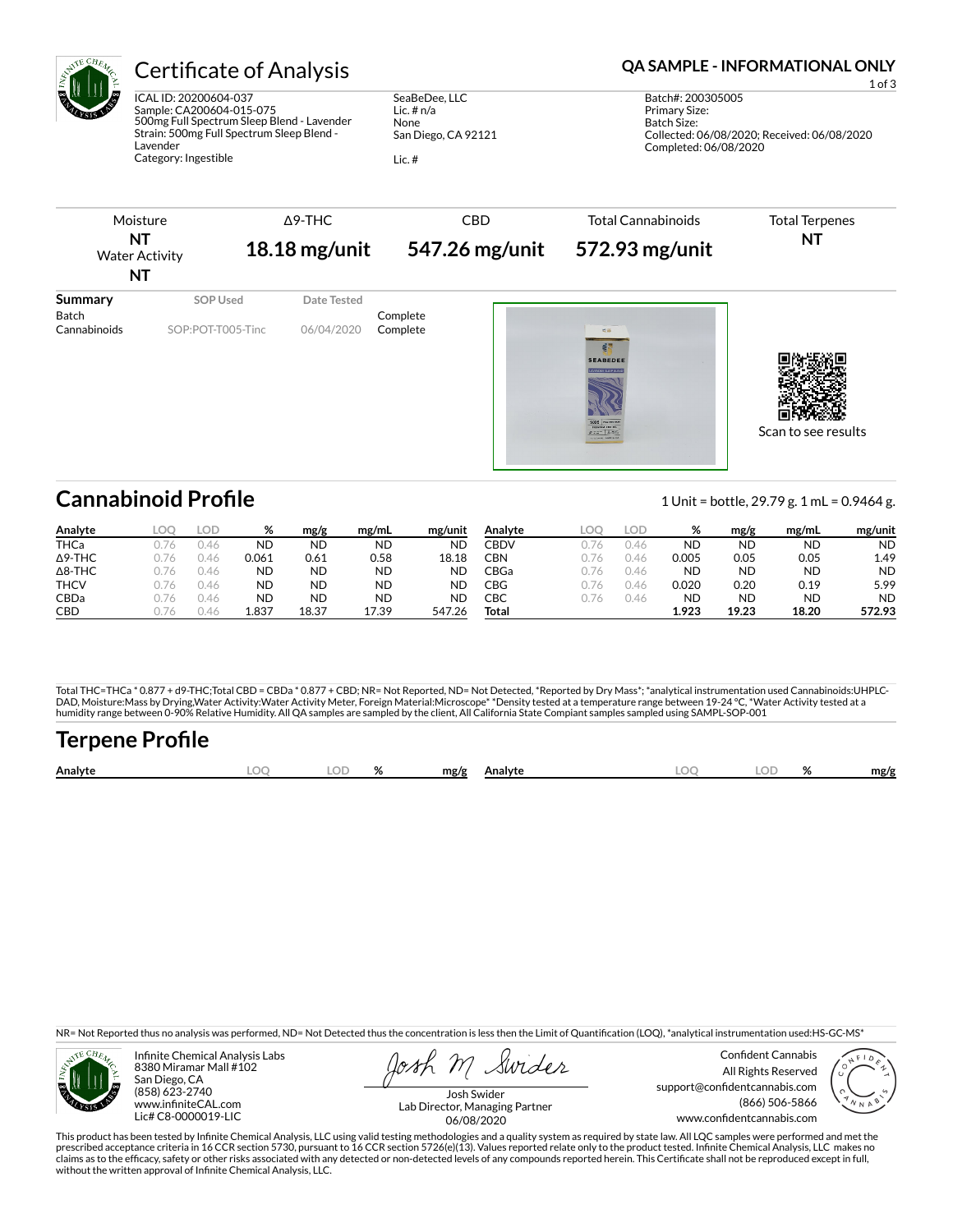ICAL ID: 20200604-037 Sample: CA200604-015-075 500mg Full Spectrum Sleep Blend - Lavender Strain: 500mg Full Spectrum Sleep Blend - Lavender Category: Ingestible

SeaBeDee, LLC Lic. # n/a None San Diego, CA 92121

Lic. #

### Certificate of Analysis **Certificate of Analysis QA SAMPLE - INFORMATIONAL ONLY**

2 of 3 Batch#: 200305005 Primary Size: Batch Size: Collected: 06/08/2020; Received: 06/08/2020 Completed: 06/08/2020

### **Residual Solvent Analysis**

| Category 1 | OC | -91 | Limit | Status | Category | ഥറ | LOP. | .imit | Status | Category 2 | OГ | ∟imi' | Status |
|------------|----|-----|-------|--------|----------|----|------|-------|--------|------------|----|-------|--------|
|            |    |     |       |        |          |    |      |       |        |            |    |       |        |

NR= Not Reported thus no analysis was performed, ND= Not Detected thus the concentration is less then the Limit of Quantification (LOQ),\*analytical instrumentation used=HS-GC-MS\*

#### **Heavy Metal Screening**

| $\bigcap$<br>$-$<br>$\sim$ | OF<br>∽ | Limit | status |
|----------------------------|---------|-------|--------|
|                            |         |       |        |

NR= Not Reported thus no analysis was performed, ND= Not Detected thus the concentration is less then the Limit of Quantification (LOQ), \*analytical instrumentation used:ICP-MS\*

#### **Microbiological Screening**

| oun<br>.<br>. |  |
|---------------|--|
|               |  |

ND=Not Detected; \*analytical instrumentation used:qPCR\*



Infinite Chemical Analysis Labs 8380 Miramar Mall #102 San Diego, CA (858) 623-2740 www.infiniteCAL.com Lic# C8-0000019-LIC

Josh M Swider

Confident Cannabis All Rights Reserved support@confidentcannabis.com (866) 506-5866 www.confidentcannabis.com



Josh Swider Lab Director, Managing Partner 06/08/2020

This product has been tested by Infinite Chemical Analysis, LLC using valid testing methodologies and a quality system as required by state law. All LQC samples were performed and met the prescribed acceptance criteria in 16 CCR section 5730, pursuant to 16 CCR section 5726(e)(13). Values reported relate only to the product tested. Infinite Chemical Analysis, LLC makes no<br>claims as to the efficacy, safety o without the written approval of Infinite Chemical Analysis, LLC.